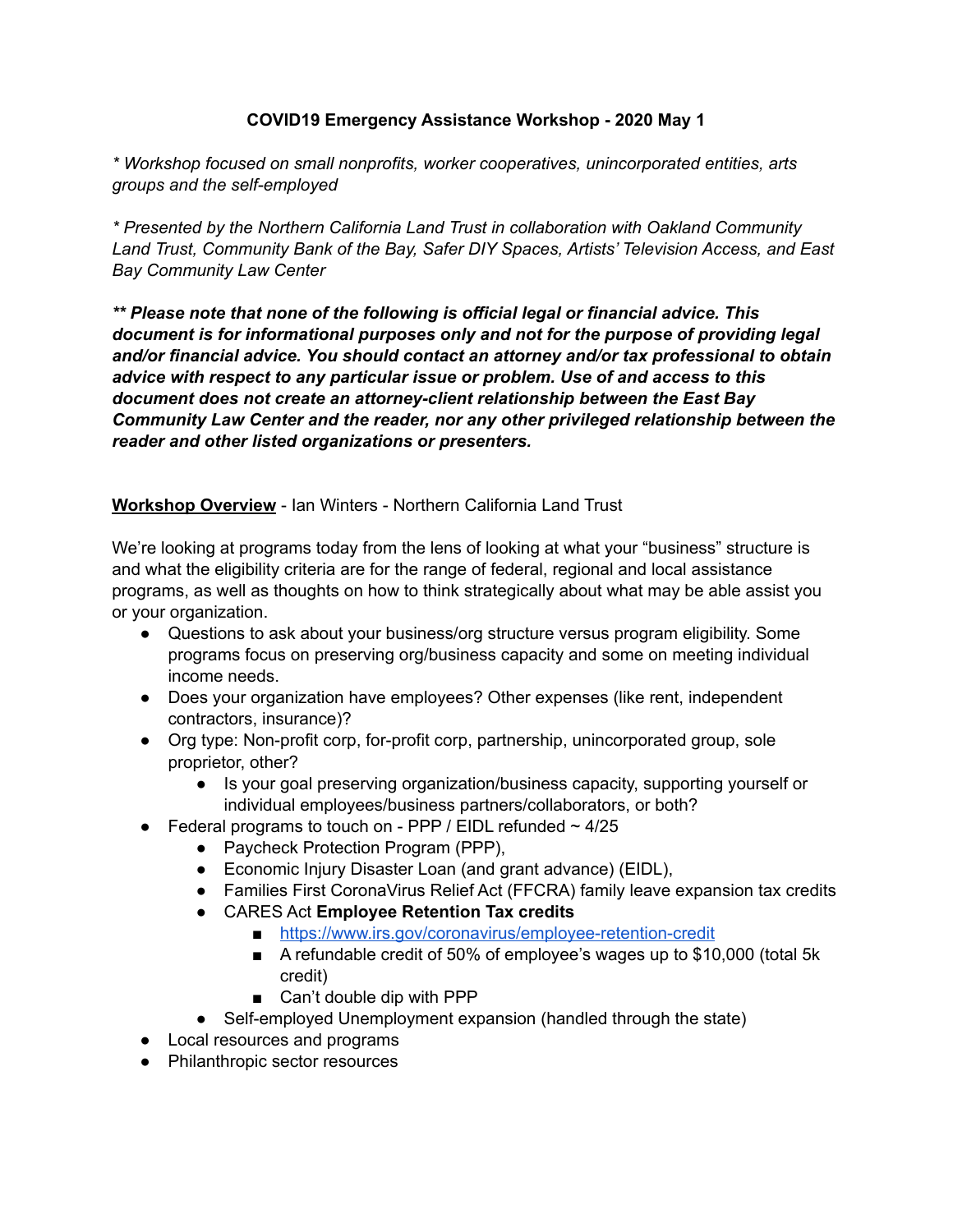### **Eviction moratorium in California**

Evictions are halted until 90 days after the Governor declares an end to the state of emergency. The one exception is for evictions on "health and safety" grounds, which has been sometimes used as a loophole by certain property owners. ([https://wclp.org/summary-california-courts](https://wclp.org/summary-california-courts-emergency-rule-on-evictions-and-foreclosures/)[emergency-rule-on-evictions-and-foreclosures/](https://wclp.org/summary-california-courts-emergency-rule-on-evictions-and-foreclosures/))

Important to remember that while the moratorium pauses the eviction process it does NOT provide rent relief. Currently all the rent is due, payable and accruing unless you negotiate a waiver or partial reduction with your landlord. Also, any rent not paid will become subject to eviction at the end of the moratorium unless you negotiate alternate arrangements or a waiver.

### **Small Business Administration COVID19 Business Relief**

Congress passed another \$320 billion in assistance on 4/24/20. Advocacy efforts led to \$60 billion of this amount going to community banks, credit unions and Community Development Financial Institutions (CDFIs), which work more closely with small businesses and nonprofits, especially those run by people of color.

[Economic Injury Disaster Loan - https://www.sba.gov/funding-programs/loans/coronavirus-relief](https://www.sba.gov/funding-programs/loans/coronavirus-relief-options/economic-injury-disaster-loan-emergency-advance)[options/economic-injury-disaster-loan-emergency-advance](https://www.sba.gov/funding-programs/loans/coronavirus-relief-options/economic-injury-disaster-loan-emergency-advance) 

- The Small Business Administration is not currently accepting new applications.
- Applicants who have already submitted their applications will continue to be processed on a first-come, first-served basis.
- Loan advances up to \$10,000. \$1,000 per employee on the payroll since 1/30/20. Selfemployed, sole proprietors and independent contractors count as one employee.
- Features:
	- Loan Advance upon approval of Application. The Advance does not have to be repaid.
	- Loan Amount: Up to \$2,000,000.
	- Loan Term: Up to 30 years, based on ability to pay
	- Interest Rate:
		- For Profit Businesses: 3.75%
		- Non-Profit Organizations: 2.75%
- Some of the Target Users:
	- Sole Proprietorships/Independent Contractors/Self-employed persons
	- Private Non-Profit Organizations
	- Small businesses with fewer than 500 employees

[Paycheck Protection Program - https://www.sba.gov/funding-programs/loans/coronavirus-relief](https://www.sba.gov/funding-programs/loans/coronavirus-relief-options/paycheck-protection-program-ppp)[options/paycheck-protection-program-ppp](https://www.sba.gov/funding-programs/loans/coronavirus-relief-options/paycheck-protection-program-ppp) 

- Original round of funds was quickly exhausted. Banks started accepting applications again on Monday, April 27.
- Apply through banks who are participating in the program; best to approach a bank you have a relationship with and you may want to submit applications at more than one bank.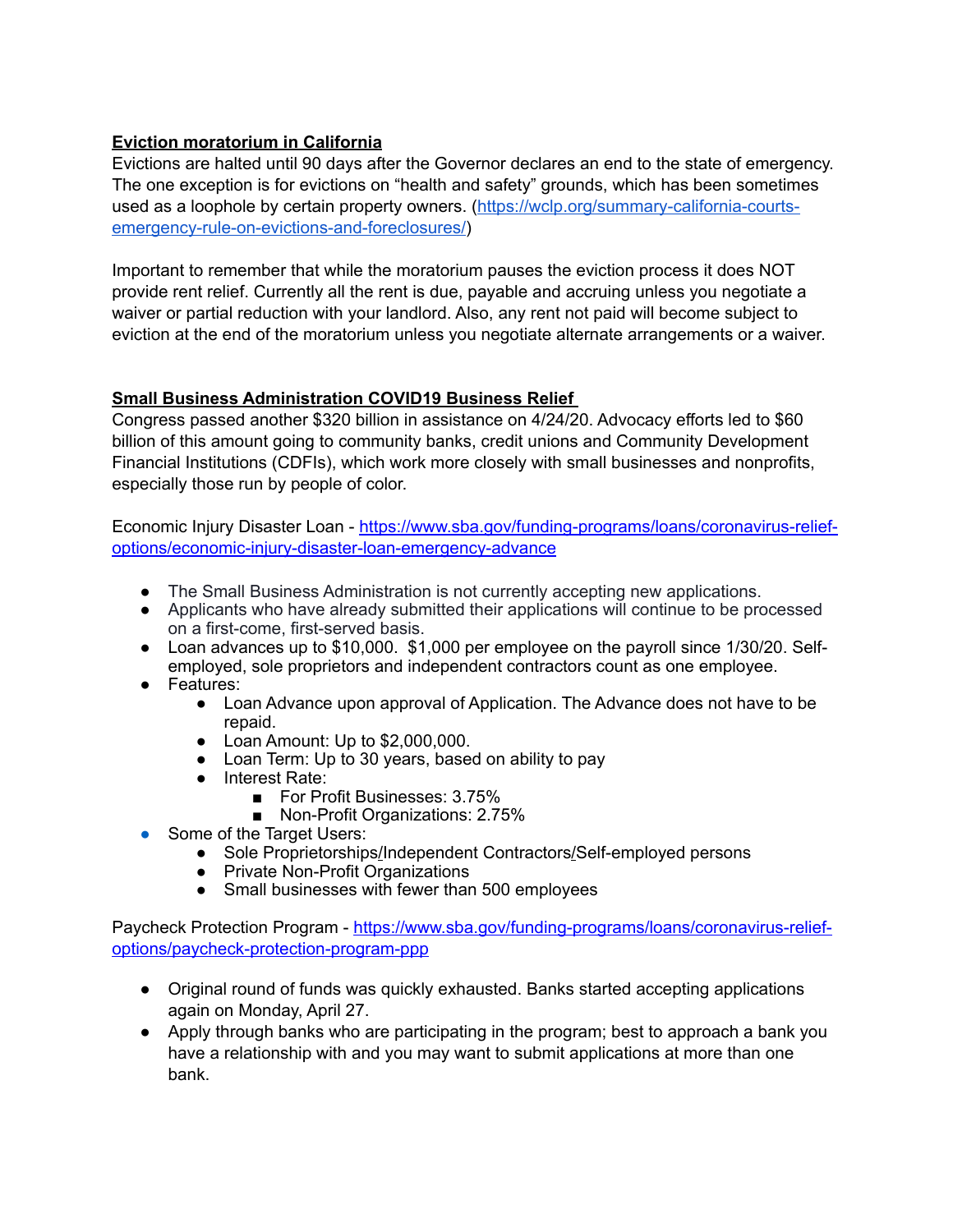- "Fintech" (financial technology) companies are also acting as lenders for this program: PayPal, Kabbage, Intuit, and Square (among others) - if you are a customer of one of these companies and don't have a business bank account, this might be a good way to go.
- Features:
	- Fully forgiven if the funds are used for payroll costs, interest on mortgages, rent and utilities (but 75% of funds must be used on payroll).
	- No collateral or personal guarantees are required.
	- No loan fees.
	- The unforgiven portion of the loan has a maturity of 2-years and an Interest Rate of 1.00%.
- Some of the Target Users (best for those who have a payroll):
	- Sole Proprietorships/Independent Contractors/Self-employed persons
	- Partnerships without employees
	- Non-Profit Organizations
	- Small businesses with fewer than 500 employees

## **Federal COVID19 Funding Concepts** - Sarah Lockhart - Safer DIY Spaces - [see attached](https://drive.google.com/a/nclt.org/open?id=1IB0p88zzkWqgdh8FK5UP4RjdjPhyRMJxWSpe38J1E3Q)  [handout](https://drive.google.com/a/nclt.org/open?id=1IB0p88zzkWqgdh8FK5UP4RjdjPhyRMJxWSpe38J1E3Q)

How the Small Business Administration and Federal government is thinking about disaster relief

- The primary funding strategy is to pay businesses to continue to pay their workers, rather than paying workers directly. Businesses get paid based on recent payroll expenses.
- Economic Impact Payments are currently the only funds that go directly to people.

What if your business structure is different?

- Worker-Owned Partnership or Cooperative (unincorporated) The Business is owned and operated by multiple workers who get paid for their labor by the business
- Sole Proprietor / Self-Employed The Business and worker are one and the same
- Informally Organized Group There is no official business entity. If bank accounts and legal contracts exist (e.g. leases), they are often in one member's name and associated with that person

# **City of San Francisco and Emergency Funding for Artists and Arts Organizations** - Suki

O'Kane - Artists' Television Access

## **City of San Francisco**

- In general, San Francisco has a larger menu of options for small businesses and sole proprietors. Keep checking the Office of Economic and Workforce Development website -<https://oewd.org/businesses-impacted-covid-19>
	- As of April 22, the San Francisco Hardship Emergency Loan Program, the small [business zero-interest loans program](https://oewd.org/businesses-impacted-covid-19%23Loans) we spoke of in our last session, has closed.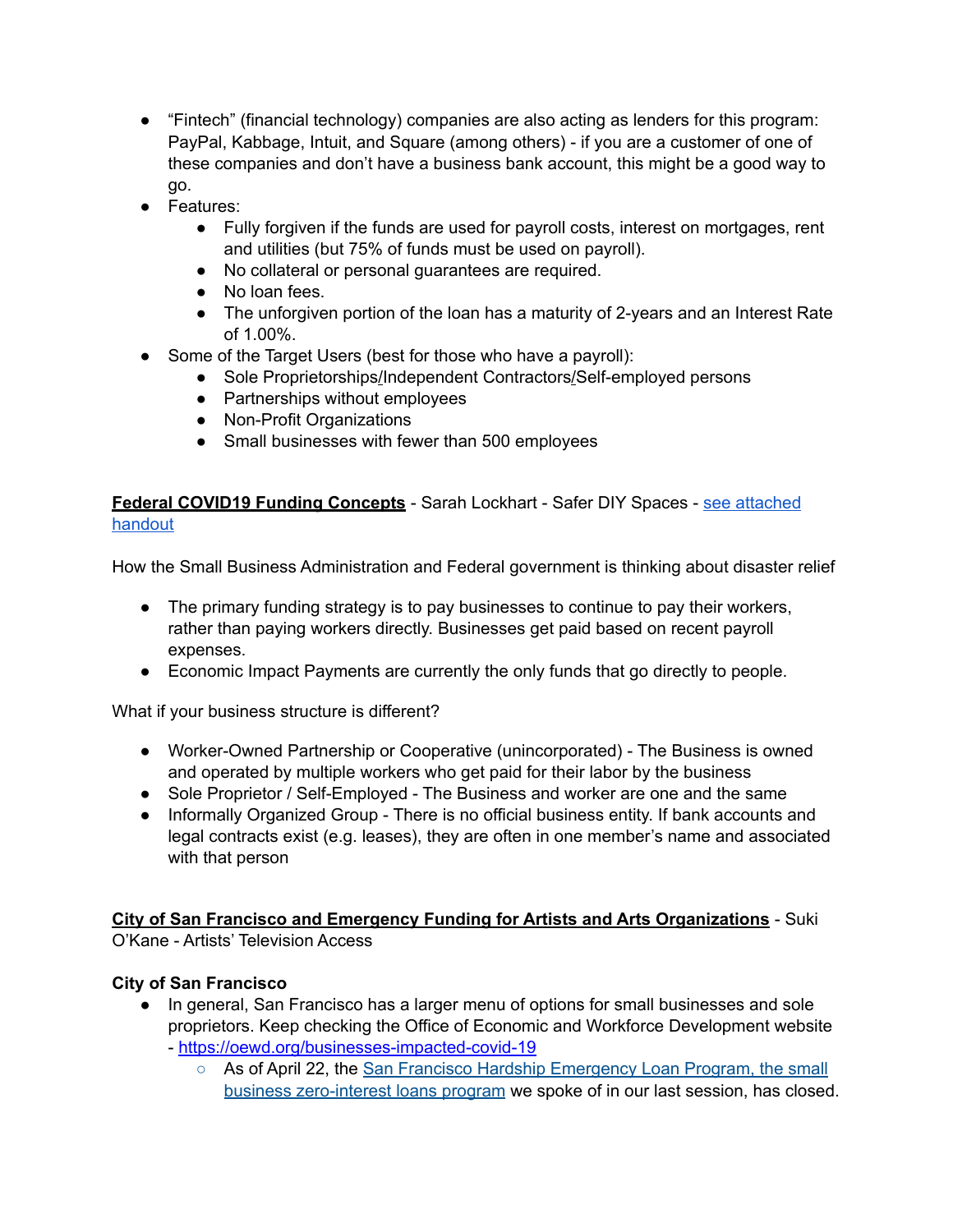- The City has [resources for sole proprietors and independent contractors](https://oewd.org/businesses-impacted-covid-19%23Help%2520for%2520Self-Employed).
- A new [minigrant program](https://sf.gov/apply-small-business-mini-grant) in some neighborhoods is focused on delivering relief to small businesses in historically underserved communities and women-owned businesses. Eligibility and award amounts vary by neighborhood, ranging between \$1,000-\$10,000. The funds may be used to support expenses such as payroll, rent, and utilities, or to supplement income resulting from a direct loss of business revenue.

## **Navigating Can Be Difficult**

Community-based organizations are providing technical assistance.

- [Mission Economic Development Agency \(MEDA\)](https://medasf.org/) **415-282-3334** | English, Spanish
- [Small Business Development Center \(SBDC\)](https://www.sfsbdc.org/index_san_francisco) **415-937-7232** | English, Chinese
- [Renaissance Center](https://www.rencenter.org/) **415-348-6227** (SOMA), **415-647-3728** (Bayview)
- [Southeast Asian Community Center](https://www.seaccusa.org/) **415-885-2743** | Chinese, Vietnamese
- [SCORE](https://sanfrancisco.score.org/) **415-764-4964**

The San Francisco Foundation is partnering with Financial Management Associates (FMA) and Tipping Point Community to offer a [3-part webinar series](https://sff.org/covid-19-resources-for-nonprofits/) for small and mid-sized Bay Area nonprofit organizations. This series will help nonprofit leaders understand their current financial position, plan for potential scenarios, and project cash needs. Workshops are free, and started this week.

## **Emergency Funding for Artists and Arts Organizations**

- Grant programs (and some low- and no-interest loan programs) continue to come on line. Most are asking for donations first, then paying out as funds become available.
- As of Monday April 27, the Bay Area Arts Worker Relief Fund opened for applications
	- Artists and workers within the visual, literary, media, film, video, or other arts discipline[, apply through Independent Arts & Media](https://www.artsandmedia.net/bay-area-relief-application/)
	- $\circ$  If you are a performing or musical artist or worker, apply through Theatre Bay [Area](https://www.theatrebayarea.org/page/COVID-19relief-fund).
- See full list of resources at the end of this document.

## **Oakland and Berkeley Resources** - Jassmin Poyaoan - East Bay Community Law Center

Berkeley Business Continuity Grants

- Apply online:<https://www.cityofberkeley.info/covid19-business-grants/>
- Features:
	- An existing business or nonprofit organization located within City of Berkeley, with an active business license as of March 1, 2020
	- Minimum 1 employee, Maximum 50 employees
	- Can demonstrate at least a 25% reduction in revenues due to COVID-19
	- Funds must be used to cover payroll, rent, or working capital for the business to cover operational expenses
- Deadlines
	- Round 1: 4/6
	- Round 2: To be determined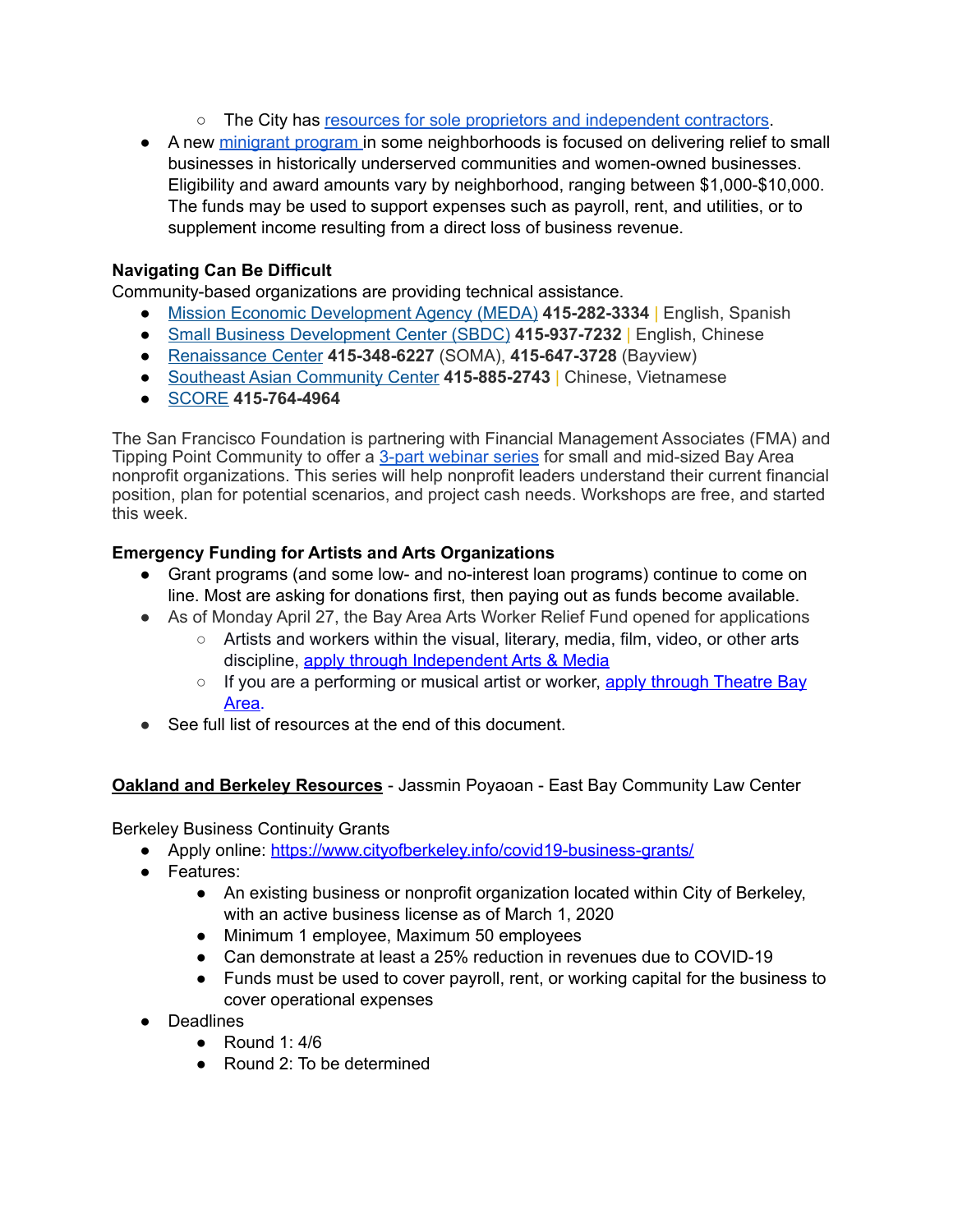Oakland resources:

- [Main website \(includes federal, state and local resources\): https://www.oaklandca.gov/](https://www.oaklandca.gov/resources/coronavirus-2019-covid-19-business-and-worker-resources) [resources/coronavirus-2019-covid-19-business-and-worker-resources](https://www.oaklandca.gov/resources/coronavirus-2019-covid-19-business-and-worker-resources). Local resources include:
	- KIVA zero-interest business loans
	- Main Street Launch
	- Working Solutions applications currently paused because of high demand
	- Pacific Community Ventures

**Unemployment Expansion** - Jassmin Poyaoan - East Bay Community Law Center

Pandemic Unemployment Assistance (PUA) - recently passed by the federal government in the Corona Aid, Relief and Economic Security (CARES) Act

- Unemployment benefits have been increased, expanded to persons who normally would not qualify, and extended.
- PUA Eligibility:
	- Do not qualify for regular Unemployment Insurance (UI) benefits in California or another state and also do not qualify for state Disability Insurance or Paid Family Leave benefits (often due to not enough "work history" which can be common for people resuming/beginning work after being full-time students, full-time parents, or periods of disability)
	- This includes: business owners, self-employed individuals, independent contractors; or
	- You qualified for regular UI benefits, but have already collected all of those benefits.
	- Loss of work must be related to COVID-19.
- Benefits have been increased by \$600 per week and extended for up to 13 additional weeks for those who run out of their regular state-provided UI benefits (maximum 26 weeks).
- Does not include an individual who: 1) has the ability to telework with pay (i.e has telework), or 2) an individual who is receiving sick leave or other paid leave benefits.

## **How to apply:**

- The California Employment Development Department has begun accepting applications for PUA as of 4/28/2020. The fastest way to apply for benefits is through UI Online, but you can also apply by phone, mail or fax. UI Online will determine if your claim is processed as a regular claim or PUA claim based on the info you provide - [https://](https://www.edd.ca.gov/Unemployment/UI_Online.htm) [www.edd.ca.gov/Unemployment/UI\\_Online.htm](https://www.edd.ca.gov/Unemployment/UI_Online.htm)
- When applying, make sure to have your:
	- Proof of Citizenship
	- Information on employment history from the last 18 months
	- Special documents if you are a former federal employee or served in the military in the last 18 months
	- State ID or Driver's License number
- Currently the UI Online portal is not available 24/7 -- it is generally not available between 10pm and 2am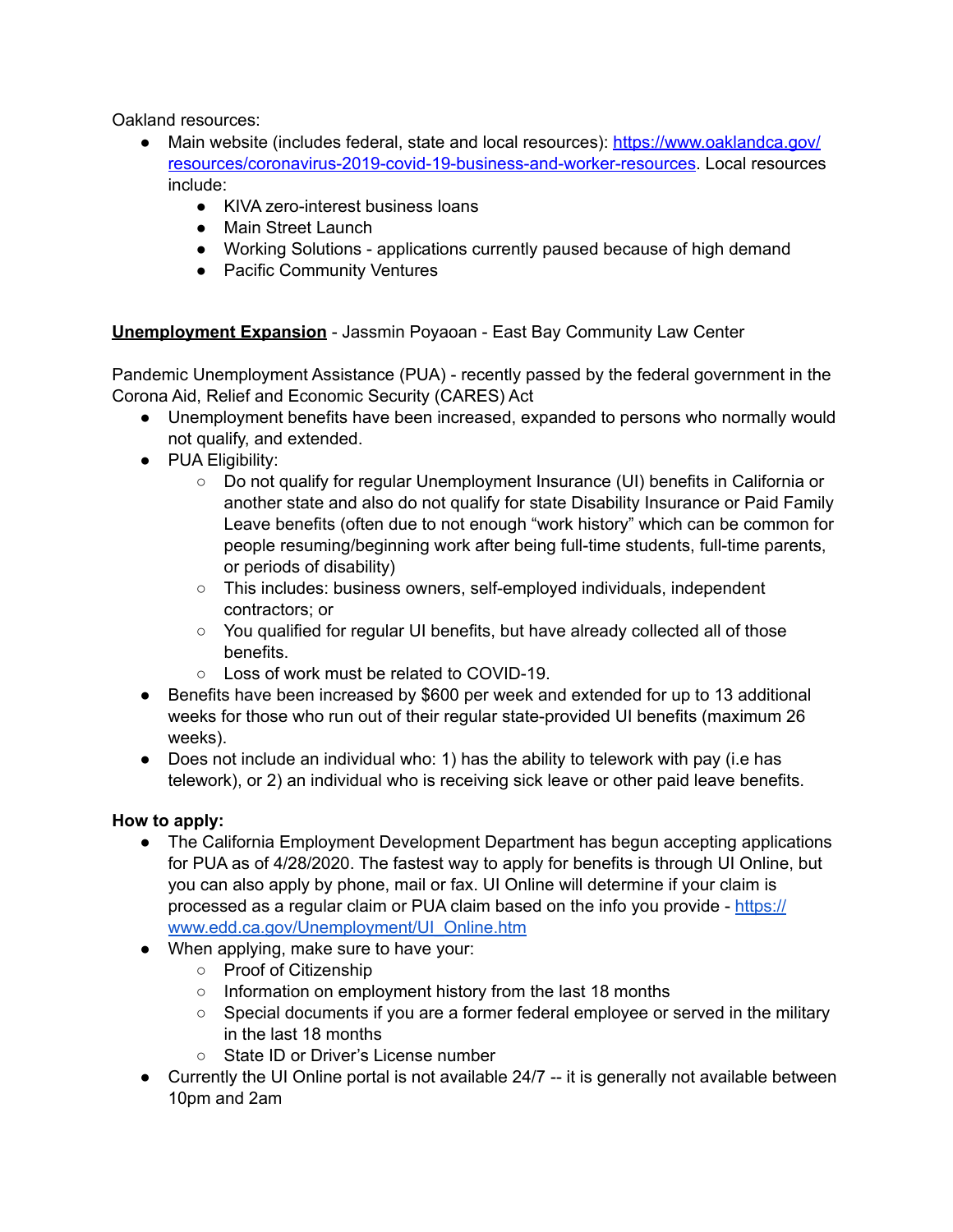- It will save the application in process and let you resume where you left off (for example, if you are working on the application at 10:02pm and the system ceases to work)
- NOTE: if you qualify for regular UI (i.e. if you have received wages as an employee), do not file a PUA claim at this time. If you filed for UI and received a \$0 award notice, then you may apply for PUA as long as you have not requested a wage investigation due to misclassification by your employer.

PUA benefits will be paid out to people between 24 and 48 hours after they apply and will be issued in the following phases:

- Phase 1: \$167 per week for each week you were unemployed from February 2, 2020 to March 28, 2020 due to a COVID-19 related reason.
- Phase 2: \$167 plus \$600 per week for each week you were unemployed from March 29, 2020 to July 25, 2020, due to a COVID-19 related reason.
- Phase 3: \$167 per week, for each week from July 26, 2020 to December 26, 2020, that you are unemployed due to a COVID-19 related reason, up to a total of 39 weeks (minus any weeks of regular UI and certain extended UI benefits that you have received).

Once everything is assessed, the department goes back and pays the difference that you're actually owed based on your individual earnings. (\$167 is the minimum payment; if your earnings are approximately \$17,500 or less for the year, you will get the minimum payment plus the additional \$600 per week; if your earnings are more than \$17,500 and the claim is processed thoroughly by the EDD, you will receive additional money)

# **Stimulus Payment Info and Tax Filing** - Sarah Lockhart - Safer DIY Spaces

IRS website [-](https://www.irs.gov/coronavirus/economic-impact-payment-information-center) <https://www.irs.gov/coronavirus/economic-impact-payment-information-center>

- If you have not received a stimulus payment, check here to investigate[: https://](https://www.irs.gov/coronavirus/get-my-payment?mod=article_inline) [www.irs.gov/coronavirus/get-my-payment?mod=article\\_inline](https://www.irs.gov/coronavirus/get-my-payment?mod=article_inline)
- Amount: depending on income \$1200 for individuals, \$2400 for joint filers, \$500 per child
- Those who should receive stimulus payment:
	- Individuals who filed a federal income tax for 2018 or 2019
	- Social Security retirement, disability (SSDI), survivor benefits, Supplemental Security Income (SSI)
	- Recipients of Veterans Affairs benefits
- If you are not required to file a tax return, you can enter your information here to receive a stimulus payment:<https://www.irs.gov/coronavirus/non-filers-enter-payment-info-here>
	- Do not "sign up" through the non-filer portal if you are supposed to file a tax return for 2019 and have not done so yet.
	- If you have a child but are not required to file income taxes or are on Social Security or Disability, you have until May 5 to register your child as a dependent and receive \$500 for each child.
- Do not file a tax return just so that you can "qualify" for the payment (or in hopes that you will receive the payment faster) if that tax return is not accurate.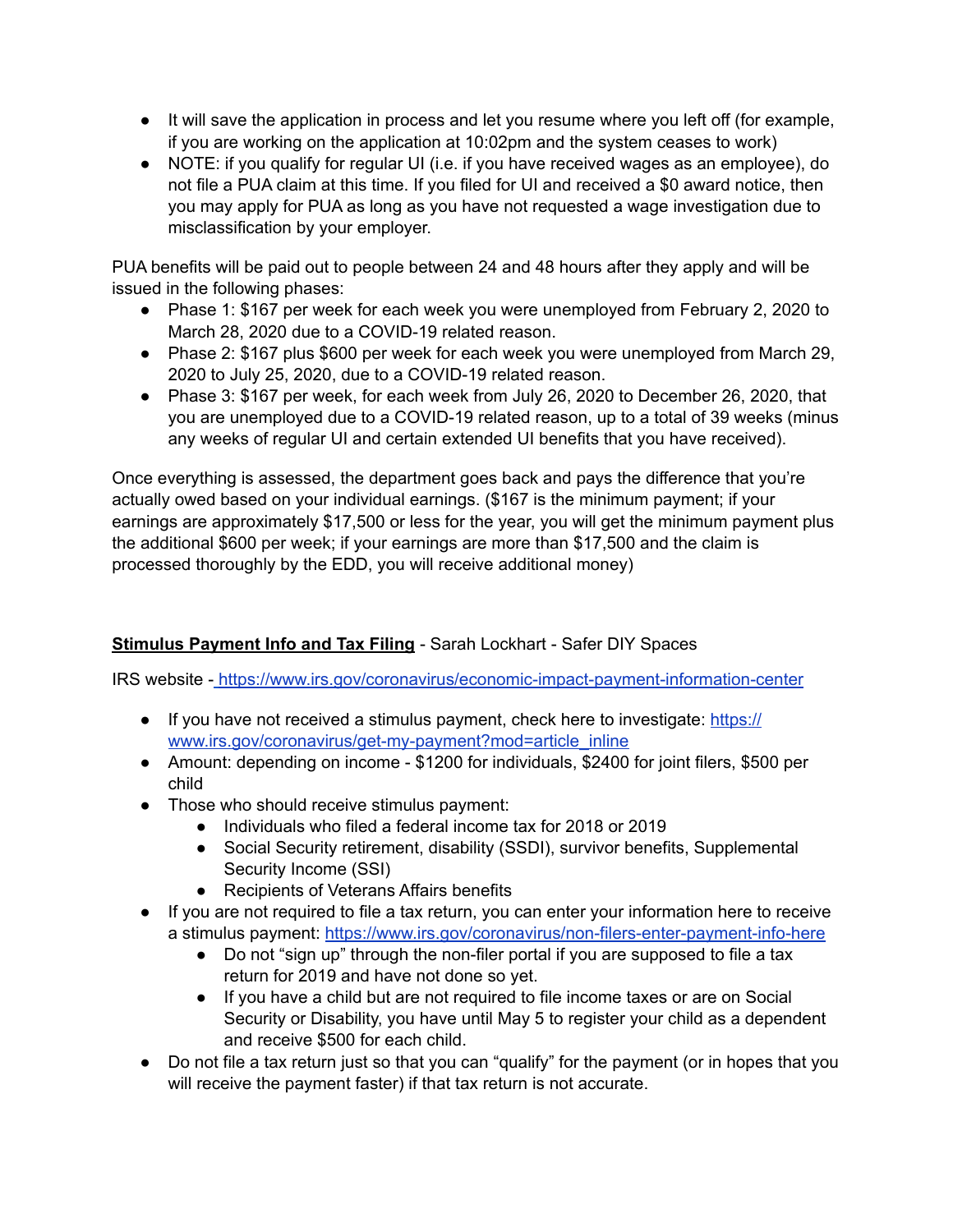# **FULL LIST OF RESOURCES**

Workshop recording Recording of webinar update on 5/1/20: <https://youtu.be/p1Ucrt0tzvw> Recording of last webinar on 4/8/20:<https://youtu.be/bgbjkg7v6Sg>

### Eviction moratoria in California

- Western Center for Law and Poverty  [https://wclp.org/summary-california-courts](https://wclp.org/summary-california-courts-emergency-rule-on-evictions-and-foreclosures/)[emergency-rule-on-evictions-and-foreclosures/](https://wclp.org/summary-california-courts-emergency-rule-on-evictions-and-foreclosures/)
- East Bay Housing Organizations http://ebho.org/our-work/covid19-housing-policy/

### Small Business Administration programs

- Economic Injury Disaster Loan Emergency Advance
	- [https://www.sba.gov/funding-programs/loans/coronavirus-relief-options/](https://www.sba.gov/funding-programs/loans/coronavirus-relief-options/economic-injury-disaster-loan-emergency-advance) [economic-injury-disaster-loan-emergency-advance](https://www.sba.gov/funding-programs/loans/coronavirus-relief-options/economic-injury-disaster-loan-emergency-advance)
	- To check on a disaster loan application you need to call the office of disaster Customer Service Center at 1-800-659-2955 or (TTY: 1-800-877-8339) [DisasterCustomerService@sba.gov](mailto:DisasterCustomerService@sba.gov)
	- SBA also funds non-profit partners to provide one-on-one assistance at no cost to business owners. You may always reach out to your local [Small Business](https://www.norcalsbdc.org/)  [Development Center,](https://www.norcalsbdc.org/) [Women's Business Center,](https://www.sba.gov/local-assistance/find/?type=Women%2527s%2520Business%2520Center&pageNumber=1) [Veteran's Business Outreach](https://www.sba.gov/offices/headquarters/ovbd/resources/1548576)  [Center](https://www.sba.gov/offices/headquarters/ovbd/resources/1548576) or [SCORE chapter](https://www.score.org/) to get paired with an advisor with one-on-one counseling who can help you with the applications as well as business advice on managing and adapting to the current situation.
- Paycheck Protection Program
	- [https://www.sba.gov/funding-programs/loans/coronavirus-relief-options/](https://www.sba.gov/funding-programs/loans/coronavirus-relief-options/paycheck-protection-program-ppp) [paycheck-protection-program-ppp](https://www.sba.gov/funding-programs/loans/coronavirus-relief-options/paycheck-protection-program-ppp)
	- Excellent series of resources for non-profits from Financial Management Associates -<https://fmaonline.net/ppptoolbox/>
	- [FAQs for lenders and borrowers https://home.treasury.gov/system/files/136/](https://home.treasury.gov/system/files/136/Paycheck-Protection-Program-Frequently-Asked-Questions.pdf) [Paycheck-Protection-Program-Frequently-Asked-Questions.pdf](https://home.treasury.gov/system/files/136/Paycheck-Protection-Program-Frequently-Asked-Questions.pdf)

### Coronavirus Aid, Relief, and Economic Security (CARES) Act and Small Businesses

- Berkeley Law - [https://www.law.berkeley.edu/research/business/cares-act-and-small](https://www.law.berkeley.edu/research/business/cares-act-and-small-businesses/)[businesses/](https://www.law.berkeley.edu/research/business/cares-act-and-small-businesses/)
- Employee Retention Credit -<https://www.irs.gov/coronavirus/employee-retention-credit>
- FAQ on Employee Retention Credit [https://www.irs.gov/newsroom/faqs-employee](https://www.irs.gov/newsroom/faqs-employee-retention-credit-under-the-cares-act)[retention-credit-under-the-cares-act](https://www.irs.gov/newsroom/faqs-employee-retention-credit-under-the-cares-act)

### Expanded Paid Leave programs

• Department of Labor - Families First Corona Virus Response Act - [https://www.dol.gov/](https://www.dol.gov/agencies/whd/pandemic/ffcra-questions) [agencies/whd/pandemic/ffcra-questions](https://www.dol.gov/agencies/whd/pandemic/ffcra-questions)

### General Resources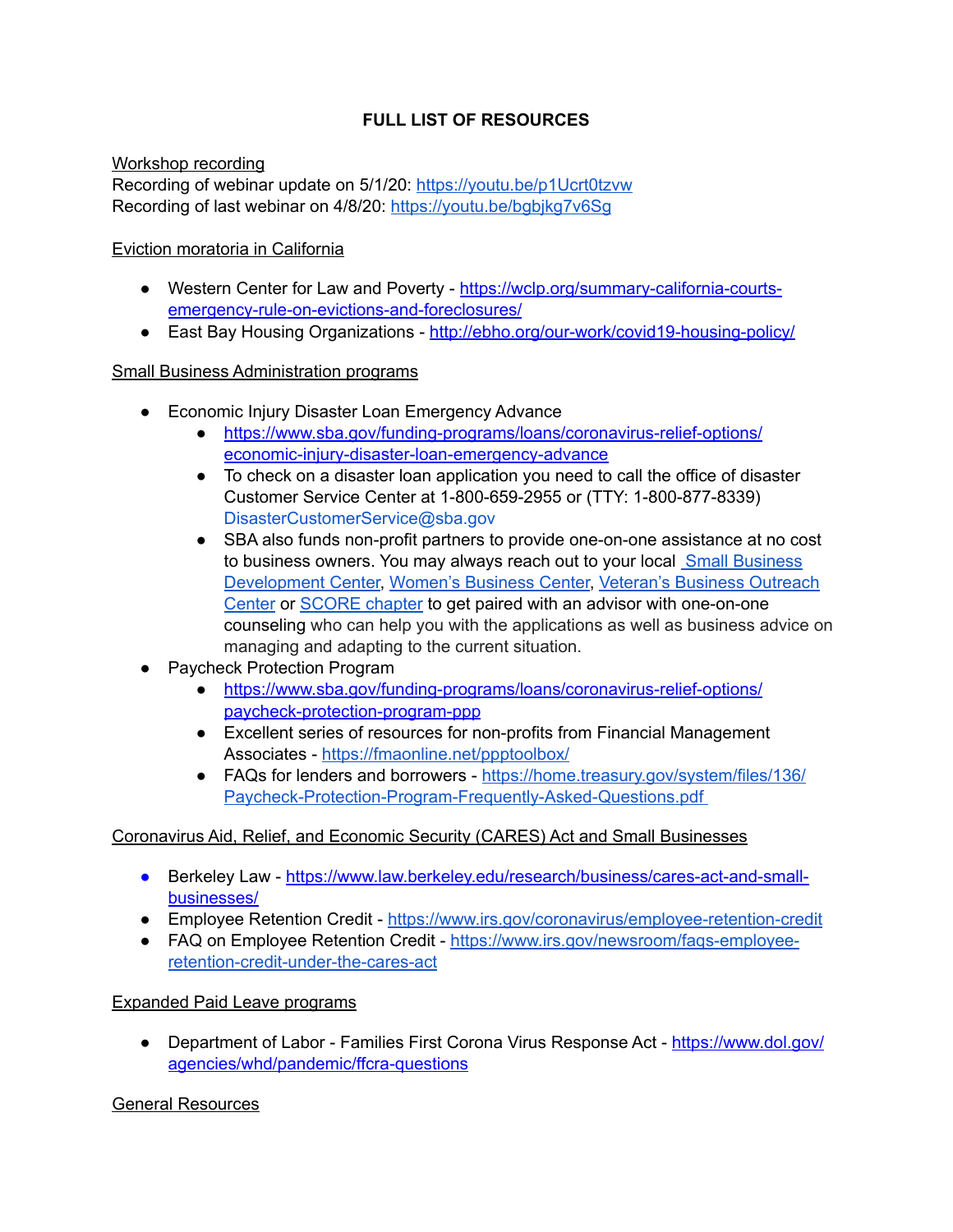- East Bay Community Law Center list of resources -<https://ebclc.org/need-services/>
- [ICA list of resources https://docs.google.com/document/d/10sJb8Emet](https://docs.google.com/document/d/10sJb8Emet-t22PHBeBlD9KcfPIeX3_zm-awWYVODP6g/edit)[t22PHBeBlD9KcfPIeX3\\_zm-awWYVODP6g/edit](https://docs.google.com/document/d/10sJb8Emet-t22PHBeBlD9KcfPIeX3_zm-awWYVODP6g/edit)
- Northern California Land Trust list of resources  [https://nclt.org/covid-19-emergency](https://nclt.org/covid-19-emergency-resources/)[resources/](https://nclt.org/covid-19-emergency-resources/)

### Worker Cooperatives

● US Federation of Worker Cooperatives -<http://www.usworker.coop/covid-19/>

## City of San Francisco

• Office of Economic and Workforce Development [- https://oewd.org/businesses](https://oewd.org/businesses-impacted-covid-19)[impacted-covid-19](https://oewd.org/businesses-impacted-covid-19) 

## City of Berkeley

● Berkeley Business Continuity Grants [- https://www.cityofberkeley.info/covid19-business](https://www.cityofberkeley.info/covid19-business-grants/)[grants/](https://www.cityofberkeley.info/covid19-business-grants/)

## **City of Oakland**

- Main website (includes federal, state and local resources)[:](https://www.oaklandca.gov/resources/coronavirus-2019-covid-19-business-and-worker-resources) [https://www.oaklandca.gov/](https://www.oaklandca.gov/resources/coronavirus-2019-covid-19-business-and-worker-resources*) [resources/coronavirus-2019-covid-19-business-and-worker-resource](https://www.oaklandca.gov/resources/coronavirus-2019-covid-19-business-and-worker-resources*)
- Keep Oakland Housed emergency housing assistance for Oakland residents currently under 50% of AMI<https://www.keepoaklandhoused.org/faqs>

## Emergency Funding for Artists and Arts Organizations:

Intersection for the Arts is maintaining a resource page that is more current than the below list <https://theintersection.org/get-support/resources/>

- Artist Relief https://www.artistrelief.org
- Arts Loan Fund COVID-19 Emergency Loan - [https://www.artsloanfund.org/covid-19](https://www.artsloanfund.org/covid-19-emergency) [emergency](https://www.artsloanfund.org/covid-19-emergency)
- Bay Area Arts Worker Relief Fund - [https://www.artsandmedia.net/bay-area-relief](https://www.artsandmedia.net/bay-area-relief-application/)[application/](https://www.artsandmedia.net/bay-area-relief-application/)
- San Francisco Arts & Artists Relief Fund -<https://www.cciarts.org/EmergencyRelief.htm>
- [San Francisco Foundation COVID-19 Emergency Response Fund https://sff.org/for](https://sff.org/for-nonprofits-apply-for-a-grant-from-the-sff-covid-19-emergency-response-fund/)[nonprofits-apply-for-a-grant-from-the-sff-covid-19-emergency-response-fund/](https://sff.org/for-nonprofits-apply-for-a-grant-from-the-sff-covid-19-emergency-response-fund/)
- The Safety Net Fund  [https://medium.com/@safetynet/the-safety-net](https://medium.com/@safetynet/the-safety-net-fund-20040273d291)[fund-20040273d291](https://medium.com/@safetynet/the-safety-net-fund-20040273d291)
- Performing Arts Worker Relief Fund  [https://www.theatrebayarea.org/page/](https://www.theatrebayarea.org/page/COVID-19relief-fund) [COVID-19relief-fund](https://www.theatrebayarea.org/page/COVID-19relief-fund)
- UNTITLED, ART Emergency Fund  [https://docs.google.com/document/d/e/2PACX-1vT-](https://docs.google.com/document/d/e/2PACX-1vT-SQ2GcGX4gGduGz29HuK6FgzYiCj586nd1PkrWMIj97meycTIRyQZAAX7mgmeJHHgTdl3MgeP2239/pub)[SQ2GcGX4gGduGz29HuK6FgzYiCj586nd1PkrWMIj97meycTIRyQZAAX7mgmeJHHgTd](https://docs.google.com/document/d/e/2PACX-1vT-SQ2GcGX4gGduGz29HuK6FgzYiCj586nd1PkrWMIj97meycTIRyQZAAX7mgmeJHHgTdl3MgeP2239/pub) [l3MgeP2239/pub](https://docs.google.com/document/d/e/2PACX-1vT-SQ2GcGX4gGduGz29HuK6FgzYiCj586nd1PkrWMIj97meycTIRyQZAAX7mgmeJHHgTdl3MgeP2239/pub)